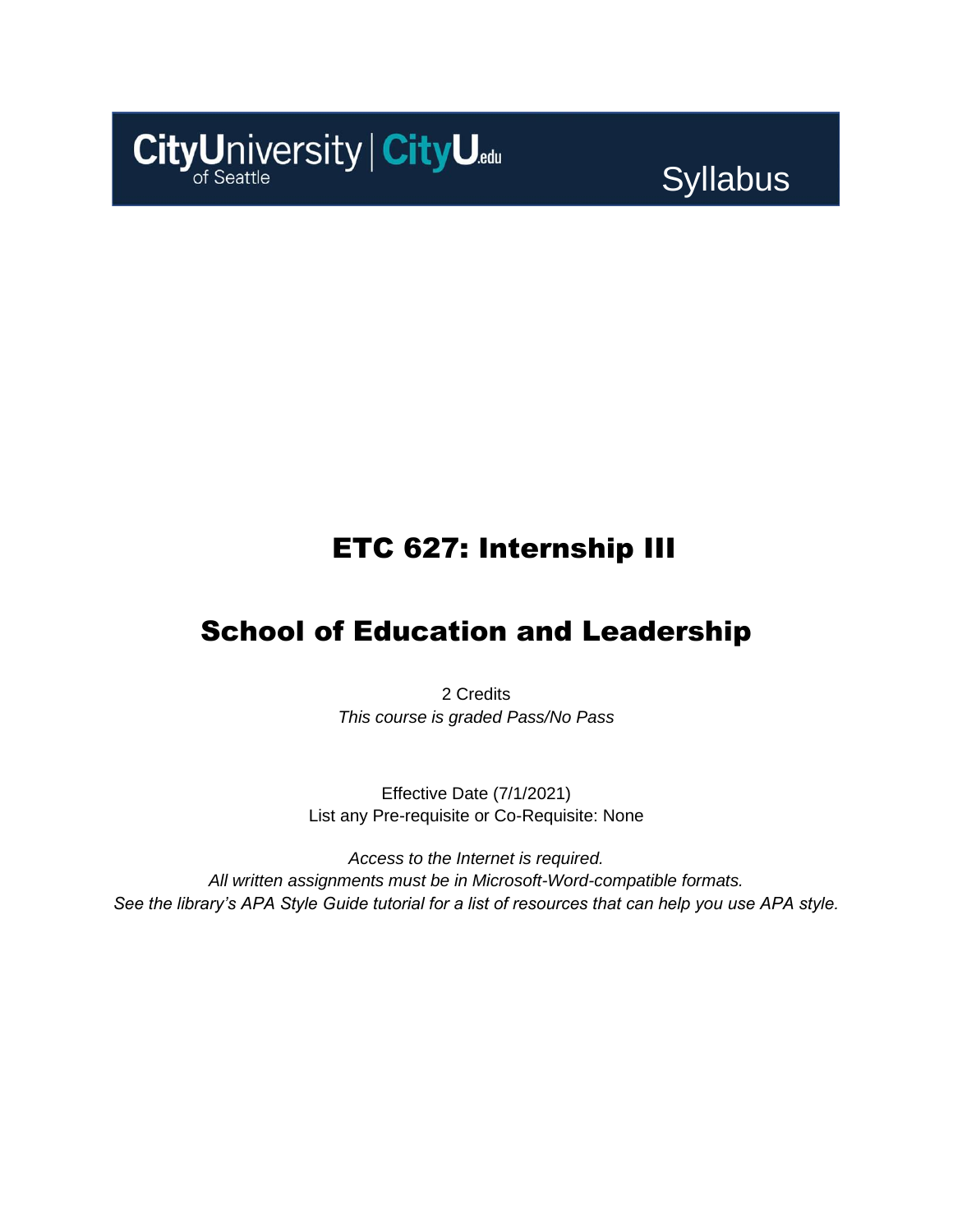# Faculty Information

Professional experience information for instructors is found under *Faculty Information* in the online course menu.

### Contact Information

Contact information for instructors is found under *Faculty Information* in the online course menu.

# Course Description

In this third developmental field experience, candidates complete the required number of days of internship in a school classroom with guidance of a cooperating teacher and a field supervisor. Topics include classroom duties; establishing a learning environment; working with individual students, small groups, and the whole-class; collaborative planning, instruction, and assessment; evidence of student learning; and developing collaboration and problem-solving skills. To build capacity regarding residency endorsement competencies, candidates plan and teach lessons or activities, journal reflectively about teaching and learning, pursue a professional development goal based in field performance, and reflect on practice.

### Course Resources

Required and recommended resources to complete coursework and assignments are found on the course [Reading List.](https://cityu.alma.exlibrisgroup.com/leganto/login?auth=SAML) The reading list can be found under *Course Information* in Blackboard as well as from the library homepage ("Find Your Textbook" button).

**Note**: Required resources that must be purchased by the student are tagged "Purchase from a vendor of your choosing." Required resources with a direct link, "Available through CityU Library", are available electronically at no cost to students.

Students in Canada may purchase course resources from the [Canada Bookstore,](https://www.cityubookstore.ca/index.asp) and students outside the U.S. and Canada should contact their advisor or textbook coordinator for additional information.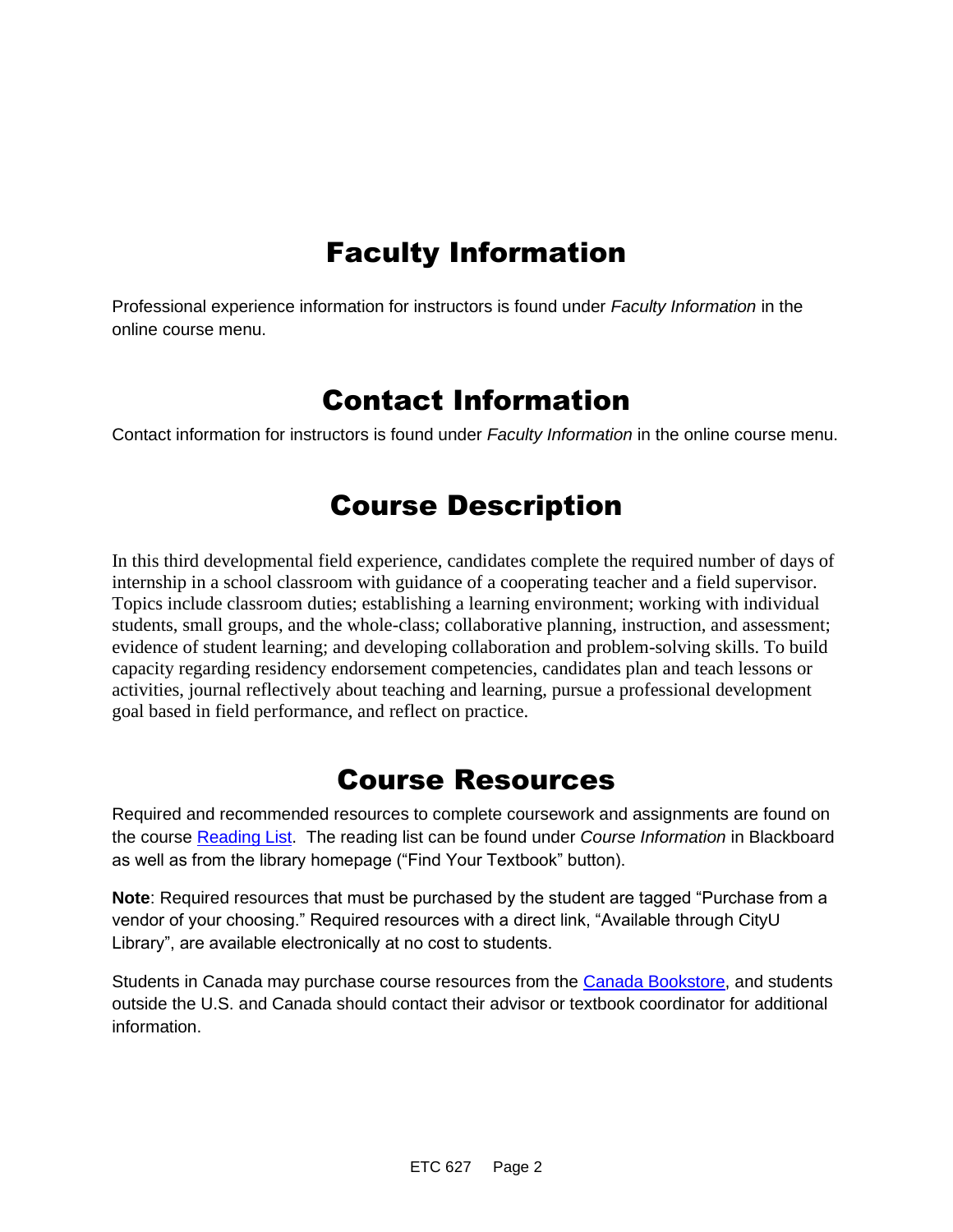# Course Outcomes

This course will prepare students to:

- Establish professional habits and dispositions expected of a professional teacher
- Develop skills in planning for instruction, engaging students in learning activities, and assessing student learning
- Candidates learn from the collective experiences of the group by sharing collaboratively about their experiences and growth in the classroom.

### Shared Agreements

Our primary commitment is to **build relationships** both with each other and within ourselves. We share a *collective goal* of becoming critically conscious educators who are prepared to serve all students in our classrooms. A positive learning experience relies on creating an atmosphere where space is held for *multiple truths* to coexist, and where we begin to *notice and name power dynamics* in our own group and also in the education system, its processes, and its policies. We acknowledge that differences among our identities, social backgrounds and experiences will influence our perspectives and those of others*.* We agree to *share our truths bravely*, to *acknowledge the humanity* of each other and ourselves, and to *look for learning* in ourselves and others.

*\*\*We agree to keep confidential all issues of a personal or professional nature that are discussed in class.\*\**

*\*\*adapted from Color Brave Spaces by Equity Matters (2021). [www.equitymattersnw.com](http://www.equitymattersnw.com/)*

### Grading Scale

The grades earned for the course will be calculated as a P or NP, as defined in the current University Catalog [\(https://www.cityu.edu/catalog/\)](https://www.cityu.edu/catalog/).

Grading rubrics with details on how each assignment will be graded are located under *Assignments* and/or in *My Grades* in the online course menu. Students should review the rubric for each assignment prior to completing their work in order to understand how it will be assessed.

# Course Assignments and Grading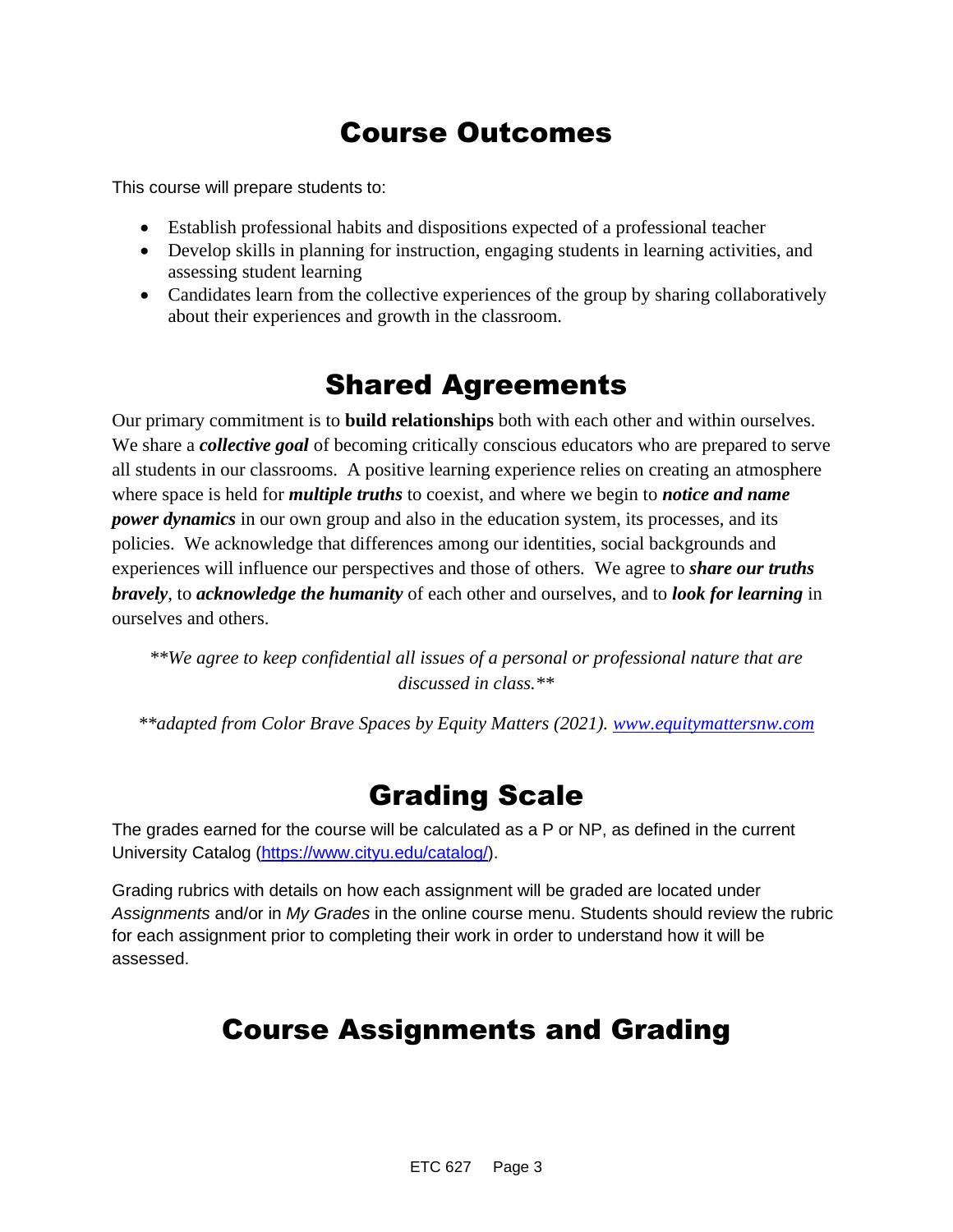### Observations by Field Supervisor

Candidates complete the required number of observations by their assigned university field supervisor. This observation should be in the endorsement area sought for certification, and should include a lesson plan, observation of implementation of that lesson plan, and a debrief with the field supervisor to engage in reflective analysis about planning, instruction, or assessment. The focus of these reflections will be to enhance candidate's ability to analyze and improve teaching practices in the endorsement area they seek.

### Hours Log

Candidates will complete an hours log representing the time spent in their field experience placement. Candidates should complete separate hours logs for each endorsement area.

### Reflective Teaching Assignment

Candidates will engage in reflective analysis about planning, instruction, assessment, and class culture. Candidates will analyze lesson plans, videos, or student work samples from either their own teaching experiences, or those provided by the instructor or mentor teacher. The focus of these reflections will be to enhance candidate's ability to analyze and improve teaching practices.

### Instructor Determined Assignments (if applicable)

The instructor may add additional assignments and/or make alterations to meet changes in program, state, and/or district guidelines for teacher candidates. Any additions or adaptations will be noted in the blackboard shell. Candidates should participate and engage in all classwork, including required assignments, class discussions, activities, and instructor-determined assignments. Candidates should work to meet essential dispositions criteria not only in the field, but also in their coursework, whether online or in person.

### Participation, Engagement, and Essential Dispositions

Candidates should participate and engage in all classwork, including required assignments, class discussions, activities, and instructor-determined assignments. Candidates should work to meet essential dispositions criteria not only in the field, but also in their coursework, whether online or in person.

# Course Policies

#### **Participation**

Participation will be graded based on engagement in class discussions and activities (both online and mixed modes). Online-only courses will be determined via active engagement in weekly discussion boards or other interactive opportunities provided by the instructor. Mixed mode courses will be determined based on presence in class and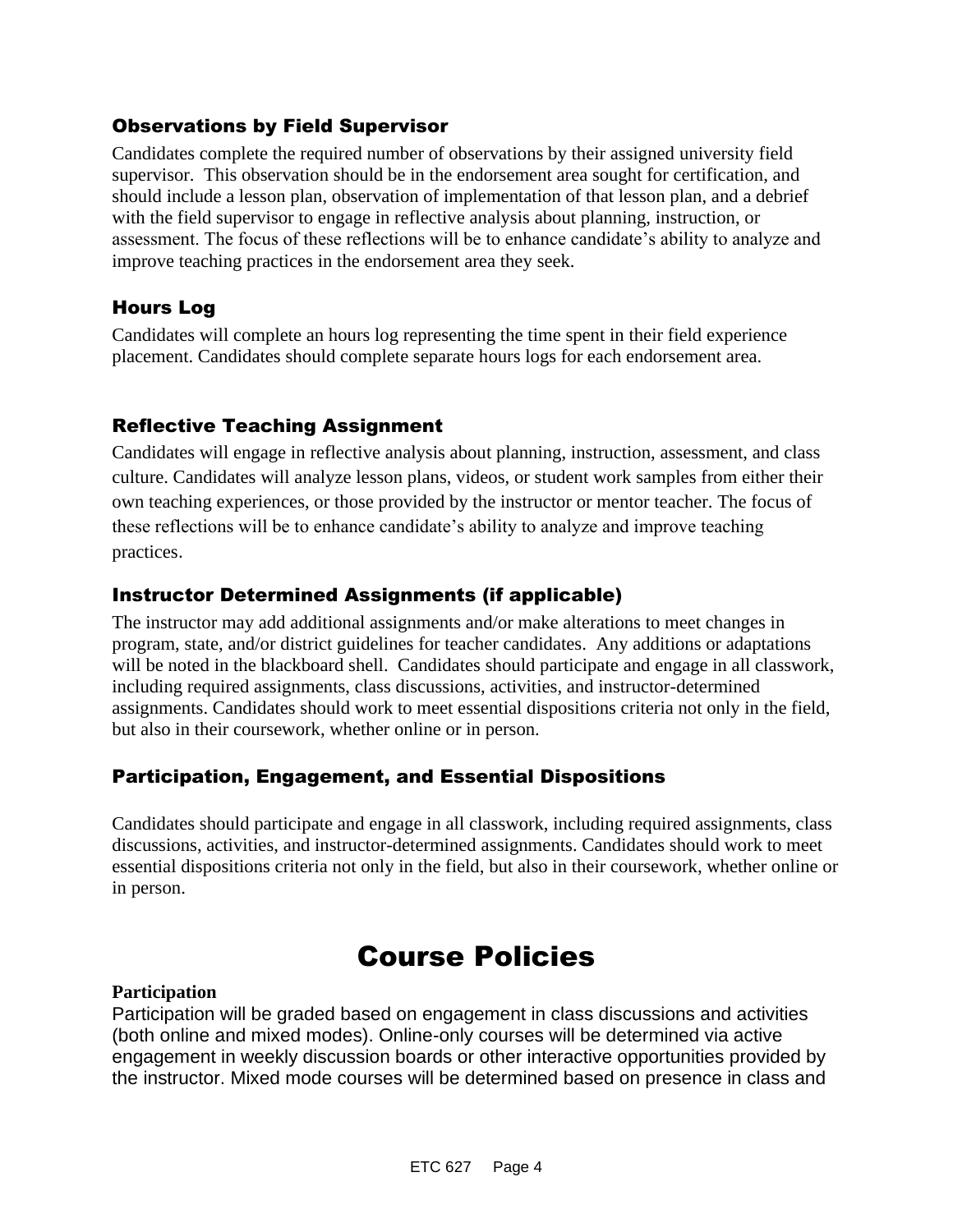engagement with content and peers both within and outside of face-to-face class sessions.

# University Policies

You are responsible for understanding and adhering to all of City University of Seattle's academic policies. The most current versions of these policies can be found in the University Catalog that is linked from the CityU Web site.

### Antidiscrimination

City University of Seattle and its staff and faculty are committed to supporting our students. We value equity, diversity, and inclusion as a way of life as well as the educational opportunities it provides. City U will not tolerate any form of discrimination based on race, color, ethnicity, sexual orientation, gender identification, socioeconomic status, or religious values. If you have experienced any discrimination based on any of the above, we encourage you to report this to the University. Please report this to your instructor. If you do not feel safe reporting this to your instructor, please report to the Provost or to the Vice President of Student Affairs.

### Non-Discrimination & Prohibition of Sexual Misconduct

City University of Seattle adheres to all federal, state, and local civil rights laws prohibiting discrimination in employment and education. The University is committed to ensuring that the education environment is bounded by standards of mutual respect and safety and is free from discriminatory practices.

In the U.S., the University is required by Title IX of the Education Amendments of 1972 to ensure that all of its education programs and activities do not discriminate on the basis of sex/gender. Sex includes sex, sex stereotypes, gender identity, gender expression, sexual orientation, and pregnancy or parenting status. Sexual harassment, sexual assault, dating and domestic violence, and stalking are forms of sex discrimination, which are prohibited under Title IX and by City University of Seattle policy. City University of Seattle also prohibits retaliation against any person opposing discrimination or participating in any discrimination investigation or complaint process internal or external to the institution. Questions regarding Title IX, including its application and/or concerns about noncompliance, should be directed to the Title IX Coordinator. For a complete copy of the policy or for more information, visit [https://my.cityu.edu/titleix](https://nam11.safelinks.protection.outlook.com/?url=https%3A%2F%2Fmy.cityu.edu%2Ftitleix&data=04%7C01%7Claker%40cityu.edu%7Cbc558c70c10340dbaa2408d9172365a0%7Cb3fa96d9f5154662add763d854e39e63%7C1%7C0%7C637566263054321964%7CUnknown%7CTWFpbGZsb3d8eyJWIjoiMC4wLjAwMDAiLCJQIjoiV2luMzIiLCJBTiI6Ik1haWwiLCJXVCI6Mn0%3D%7C1000&sdata=GX0hgfxN2OMKFTKjD04gqvwwyU44mfnCmEdCtsEzab0%3D&reserved=0) or contact the Title IX Coordinator.

In Canada, in compliance with the British Columbia Human Rights Code, the Alberta Human Rights Act, WorksafeBC, and the Workers' Compensation Board of Alberta, the University believes that its environment should at all times be supportive and respectful of the dignity and self-esteem of individuals. Discrimination, harassment and bullying conduct, whether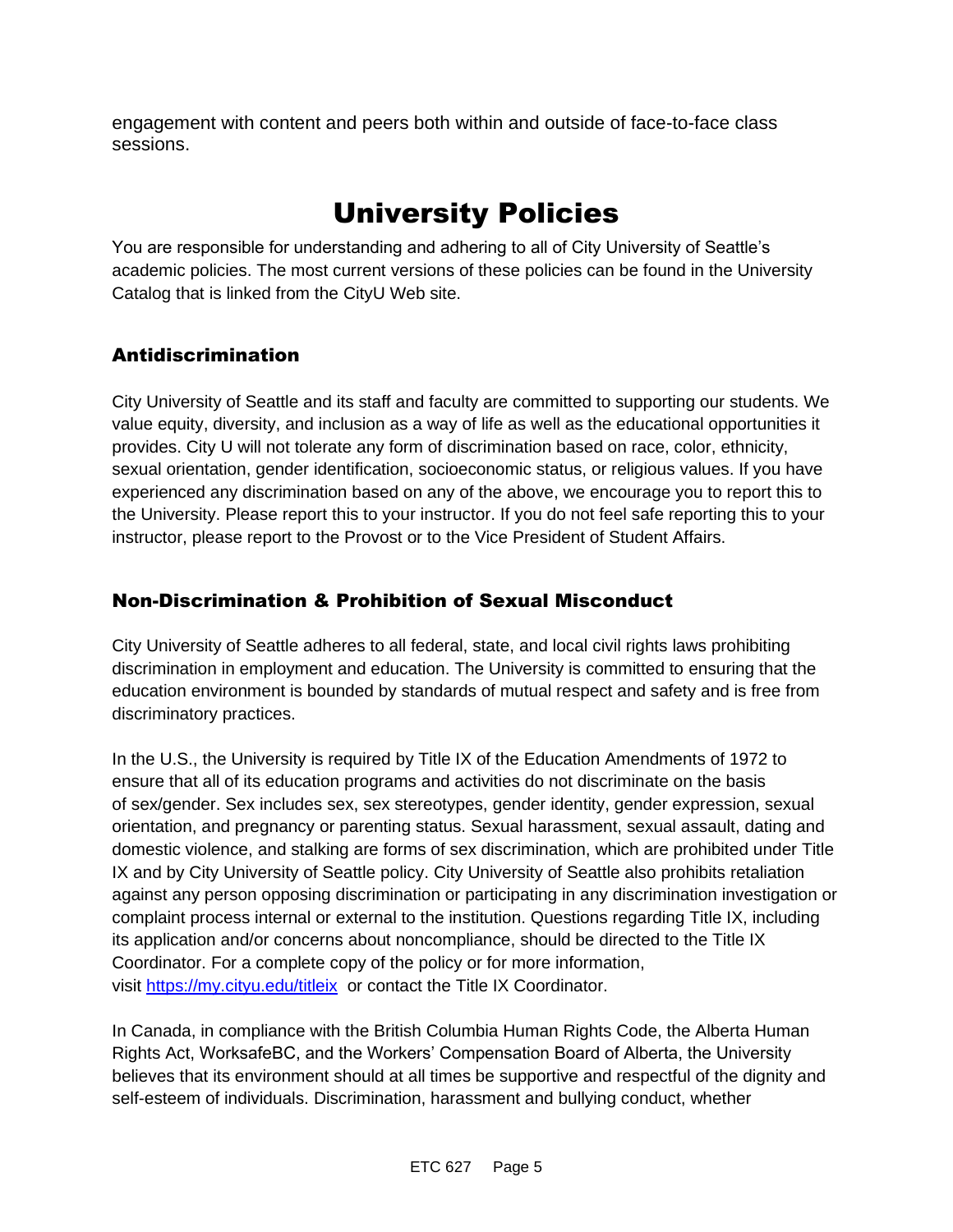through person-to-person behaviour or via electronic communications such as email or social media is not acceptable and will not be tolerated. As an educational institution, it is our responsibility to cultivate an environment of excellence, equity, mutual respect and to recognize the value and potential of every individual. The University will take all necessary steps to meet or exceed the requirements of the law to prevent discrimination, harassment and bullying. The Respectful Workplace Policy for the prevention of discrimination, harassment and bullying policy and procedure can be found at [https://www.cityu.edu/discover-cityu/about-cityu/](https://nam11.safelinks.protection.outlook.com/?url=https%3A%2F%2Fwww.cityu.edu%2Fdiscover-cityu%2Fabout-cityu%2F&data=04%7C01%7Claker%40cityu.edu%7Cbc558c70c10340dbaa2408d9172365a0%7Cb3fa96d9f5154662add763d854e39e63%7C1%7C0%7C637566263054331957%7CUnknown%7CTWFpbGZsb3d8eyJWIjoiMC4wLjAwMDAiLCJQIjoiV2luMzIiLCJBTiI6Ik1haWwiLCJXVCI6Mn0%3D%7C1000&sdata=7Q6QoqwuNLfeOJPewViWSeIwRIBy%2BoqDOiP8xSHYm78%3D&reserved=0) under the Policies section or at [https://www.cityuniversity.ca/about/](https://nam11.safelinks.protection.outlook.com/?url=https%3A%2F%2Fwww.cityuniversity.ca%2Fabout%2F&data=04%7C01%7Claker%40cityu.edu%7Cbc558c70c10340dbaa2408d9172365a0%7Cb3fa96d9f5154662add763d854e39e63%7C1%7C0%7C637566263054331957%7CUnknown%7CTWFpbGZsb3d8eyJWIjoiMC4wLjAwMDAiLCJQIjoiV2luMzIiLCJBTiI6Ik1haWwiLCJXVCI6Mn0%3D%7C1000&sdata=TX6bXEiU0CC6hC1mrTnKpuJywbR06qAj7RMu8QC4RUA%3D&reserved=0)

#### Religious Accommodations

City University of Seattle has a policy for accommodation of student absences or significant hardship due to reasons of faith or conscience, or for organized religious activities. The University's policy, including more information about how to request an accommodation, is available in the University Catalog and on the my.cityu.edu student portal. Accommodations must be requested by the 20% mark of this course (e.g. day 14 of a ten-week course, day 7 of a 5-week course) using the Religious Accommodations Request Form found on the student dashboard in the my.cityu.edu student portal.

### Academic Integrity

Academic integrity in students requires the pursuit of scholarly activity that is free from fraud, deception and unauthorized collaboration with other individuals. Students are responsible for understanding CityU's policy on academic integrity and adhering to its standards in meeting all course requirements. A complete copy of this policy can be found in the [University Catalog](https://nam11.safelinks.protection.outlook.com/?url=http%3A%2F%2Fwww.cityu.edu%2Fcatalog%2F&data=04%7C01%7Claker%40cityu.edu%7Cbc558c70c10340dbaa2408d9172365a0%7Cb3fa96d9f5154662add763d854e39e63%7C1%7C0%7C637566263054341952%7CUnknown%7CTWFpbGZsb3d8eyJWIjoiMC4wLjAwMDAiLCJQIjoiV2luMzIiLCJBTiI6Ik1haWwiLCJXVCI6Mn0%3D%7C1000&sdata=aL6fsSyLtVzJgdrlE9PtZXb%2F3H6wCdrvPcw4zOoEYTI%3D&reserved=0) in the section titled *Academic Integrity Policy* under *Student Rights & Responsibilities*.

#### **Attendance**

Students taking courses in any format at the University are expected to be diligent in their studies and to attend class regularly. Regular class attendance is important in achieving learning outcomes in the course and may be a valid consideration in determining the final grade. For classes where a physical presence is required, a student has attended if they are present at any time during the class session. For online classes, a student has attended if they have posted or submitted an assignment. A complete copy of this policy can be found in the [University Catalog](https://nam11.safelinks.protection.outlook.com/?url=http%3A%2F%2Fwww.cityu.edu%2Fcatalog%2F&data=04%7C01%7Claker%40cityu.edu%7Cbc558c70c10340dbaa2408d9172365a0%7Cb3fa96d9f5154662add763d854e39e63%7C1%7C0%7C637566263054341952%7CUnknown%7CTWFpbGZsb3d8eyJWIjoiMC4wLjAwMDAiLCJQIjoiV2luMzIiLCJBTiI6Ik1haWwiLCJXVCI6Mn0%3D%7C1000&sdata=aL6fsSyLtVzJgdrlE9PtZXb%2F3H6wCdrvPcw4zOoEYTI%3D&reserved=0) in the section titled *Attendance* under *Student Rights & Responsibilities*.